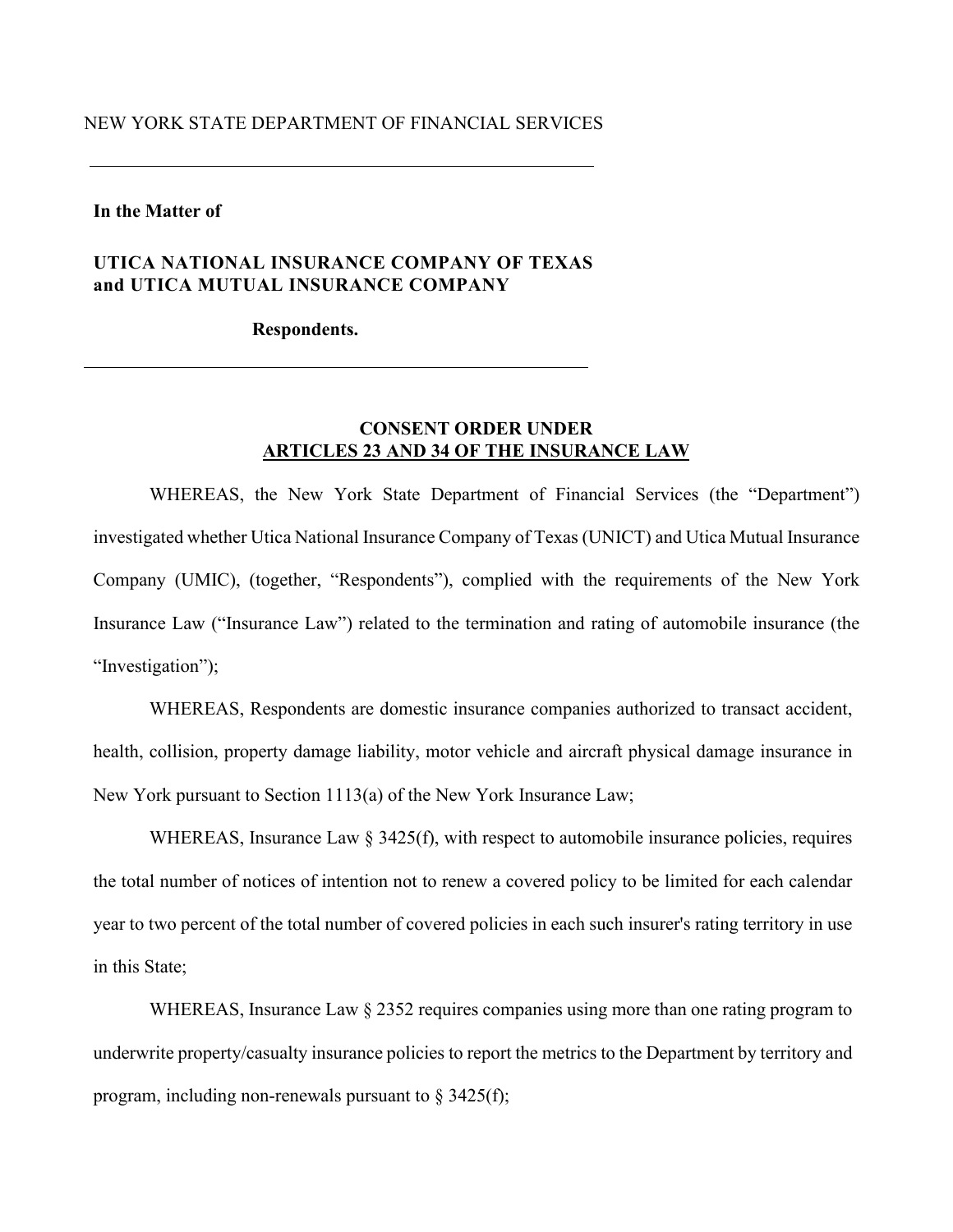WHEREAS, Respondents failed to properly report their non-renewals by territory and program as required by Insurance Law § 2352(a) since, at least, December 2013 and through January 2019;

WHEREAS, Respondents self-reported and cooperated with the Department's investigation;

WHEREAS, Insurance Law § 2336 requires any schedule of rates or rating plan for motor vehicle liability and collision insurance to provide for an appropriate reduction in premium charges for any insured for a three year period after successfully completing a motor vehicle accident prevention course ("APC");

WHEREAS, Respondents failed to discount the cost of automobile insurance for insureds that took the appropriate APC as required by Insurance Law § 2336(a) since, at least, November 2017 and through April 2019;

NOW, THEREFORE, the Department and Respondents are willing to resolve the matters cited herein in lieu of proceeding by notice and hearing.

#### **FINDINGS**

The findings of the Department are as follows:

#### **Relevant Entities**

1. UMIC is the lead company in an inter-company reinsurance pooling agreement with five other property and casualty affiliates that cede 100% of their written premiums to UMIC. UMIC utilizes independent agents to produce and distribute most of its business. Brokers produced less than 10% of total business.

2. UNICT is a property and casualty insurance provider, offering a number products including commercial multiple peril, workers' compensation, commercial auto liability, auto physical damage, and homeowners multiple peril. UNICT is a wholly owned subsidiary of its parent UMIC.

3. UMIC and UNICT are property/casualty licensed insurance providers pursuant to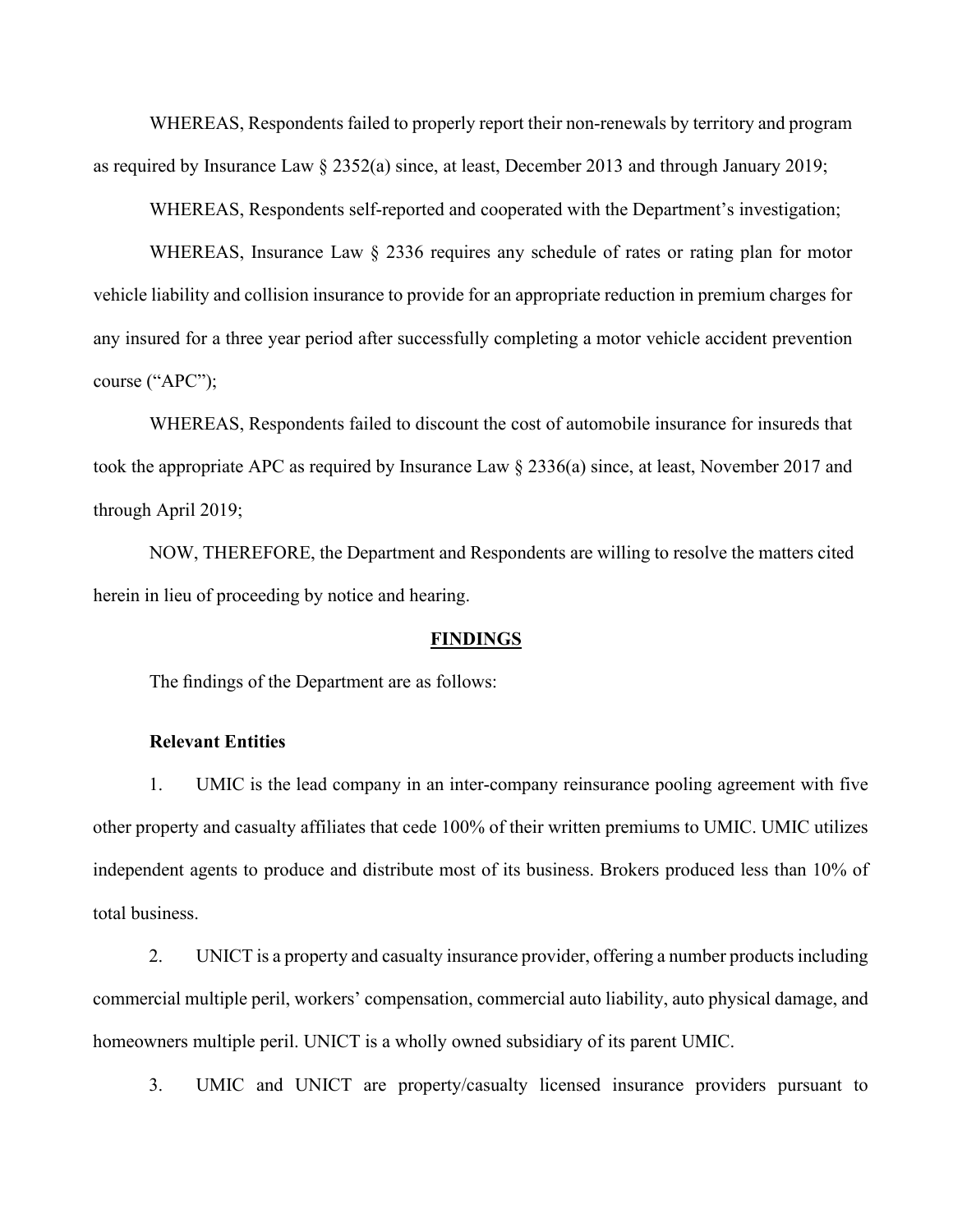Insurance Law  $\S 1113(a)$  of the NY Insurance Law.

# **Background**

#### *Respondents Improperly Reported their Non-Renewals*

4. Insurance Law § 3425(f) requires, with respect to automobile insurance policies, the total number of notices of intention not to renew a covered policy to be limited for each calendar year to two percent of the total number of covered policies of the insurer in force at last year-end in each such insurer's rating territory in use in New York which have completed their required policy period under this section.

5. Under Insurance Law § 2352, an insurer may establish more than one rating program within the same company for policies of insurance provided that the provisions of Insurance Law § 3425(f) are be applied to each rating program separately.

6. Taken together, Insurance Law §§ 2352 and 3425(f) require insurers that establish more than one rating program to report non-renewal metrics by territory and by rating program.

7. Respondents changed their rating system in December 2013 from using one rating program to using multiple rating programs. However, Respondents did not report the percentage of non-renewals by program, after switching to a multi-program rating system, instead only reporting by territory and company.

8. In 2019, Respondents notified the Department that they had not reported by territory or program.

9. The Department conducted an investigation and concluded that Respondents were incorrectly reporting in violation of Insurance Law §§ 2352 and 3425 since December 2013.

10. Respondents have worked with the Department to remediate any past improper reporting, including conducting a lookback, refiling, and submitting the requisite historical data.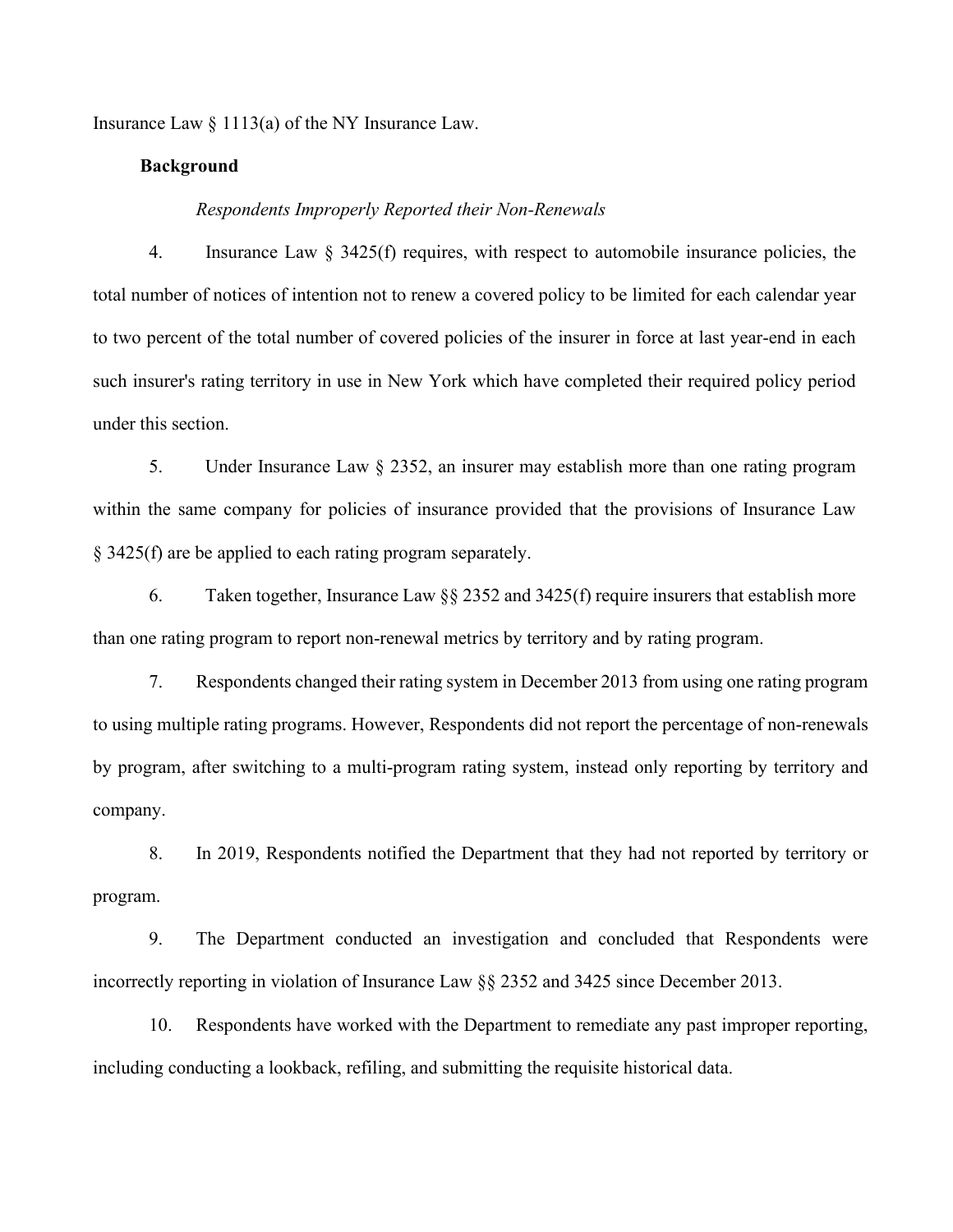#### *Respondents Failed to Provide Proper APC Discounts*

11. Insurance Law § 2336(a) requires any schedule of rates or rating plan for motor vehicle liability and collision insurance submitted to the Superintendent to provide for an appropriate reduction in premium charges for any insured for a three-year period after successfully completing a motor vehicle APC, or any other driver improvement course approved by the Department of Motor Vehicles.

12. In January 2019, the Department was alerted to Respondents' failure to apply the mandatory reduction in premium charges for insureds for a three-year period after successfully completing an APC.

13. Respondents indicated that they were using the rates and rule pages approved by the Department in January 2018. The DFS has determined that filing, which inappropriately eliminated the APC discount for collision coverage on Personal Lines automobile policies, did not clearly state that Respondents were eliminating the APC discount, which caused the Department to approve the filing in error.

14. The Department directed Respondents to submit an amended filing to apply the mandatory discount to collision coverage premiums, retroactively apply the discount to all applicable policies, going back to the effective date of the prior rule change, and refund the insureds accordingly.

15. Respondents submitted amended filings on February 11, 2019. The filings were approved on April 4, 2019, effective as of April 22, 2019 for new policies and June 21, 2019 for renewal policies.

16. A total of 4,280 policies were impacted from the effective date of the November 2017 filing up to the approved filings' effective dates in 2019. Respondents issued refund checks and/or credits to all affected insureds.

17. Refund checks were sent in the amount of \$9,235 to 304 insureds with cancelled policies and credits were provided in the amount of \$245,572 to 3,976 insureds with active policies.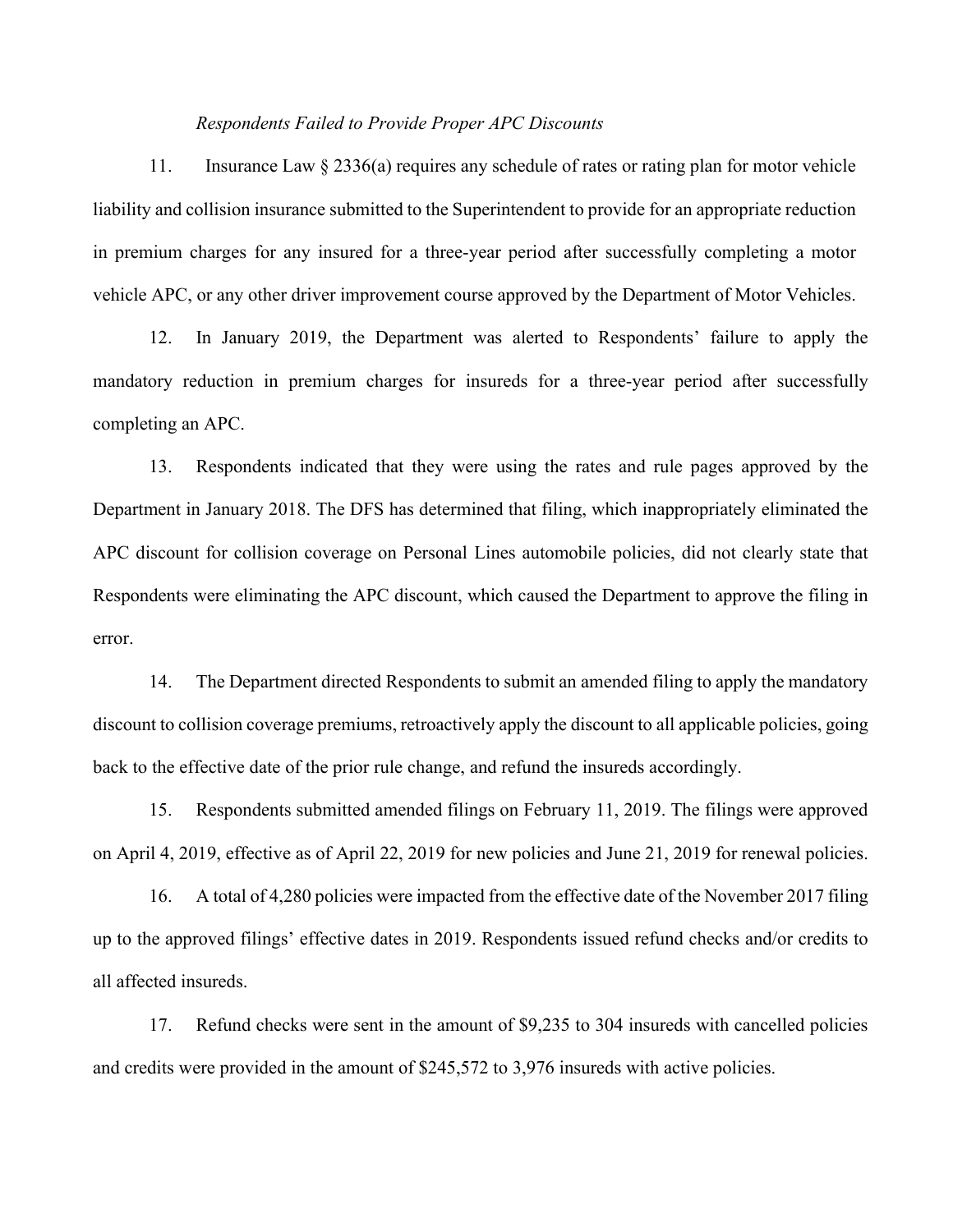#### **Violations**

18. The Department finds that Respondents violated Sections 3425(f), 2352(a)(2), and 2336(a) of the Insurance Law.

#### **AGREEMENT**

IT IS HEREBY UNDERSTOOD AND AGREED, by Respondents and the Department, that:

#### **Injunctive Relief**

19. Respondents have represented that they have corrected the deficiencies identified in this consent order and shall comply with the New York Insurance Law provisions specified in paragraph 18, as well as all other applicable laws and regulations.

#### **Monetary Penalty**

20. No later than twenty (20) business days after the Effective Date of this Consent Order, Respondents shall pay a penalty of four hundred fifteen thousand dollars (\$415,000) to the Department. The payment shall be made by wire transfer in accordance with the Department's instructions.

21. Respondents shall not seek or accept, directly or indirectly, reimbursement or indemnification, including but not limited to payment made pursuant to any insurance policy, of the amounts payable pursuant to this Consent Order. Nothing contained herein should be construed to prohibit the Respondents from pooling the amounts payable pursuant to the terms of their in-place Pooling Agreement which was approved by the Department and where all members of the pool are subsidiaries or affiliates of Utica Mutual Insurance Company.

22. Respondents shall not claim, assert, or apply for a tax deduction or tax credit with regard to any U.S. federal, state, or local tax, directly or indirectly, for any portion of the civil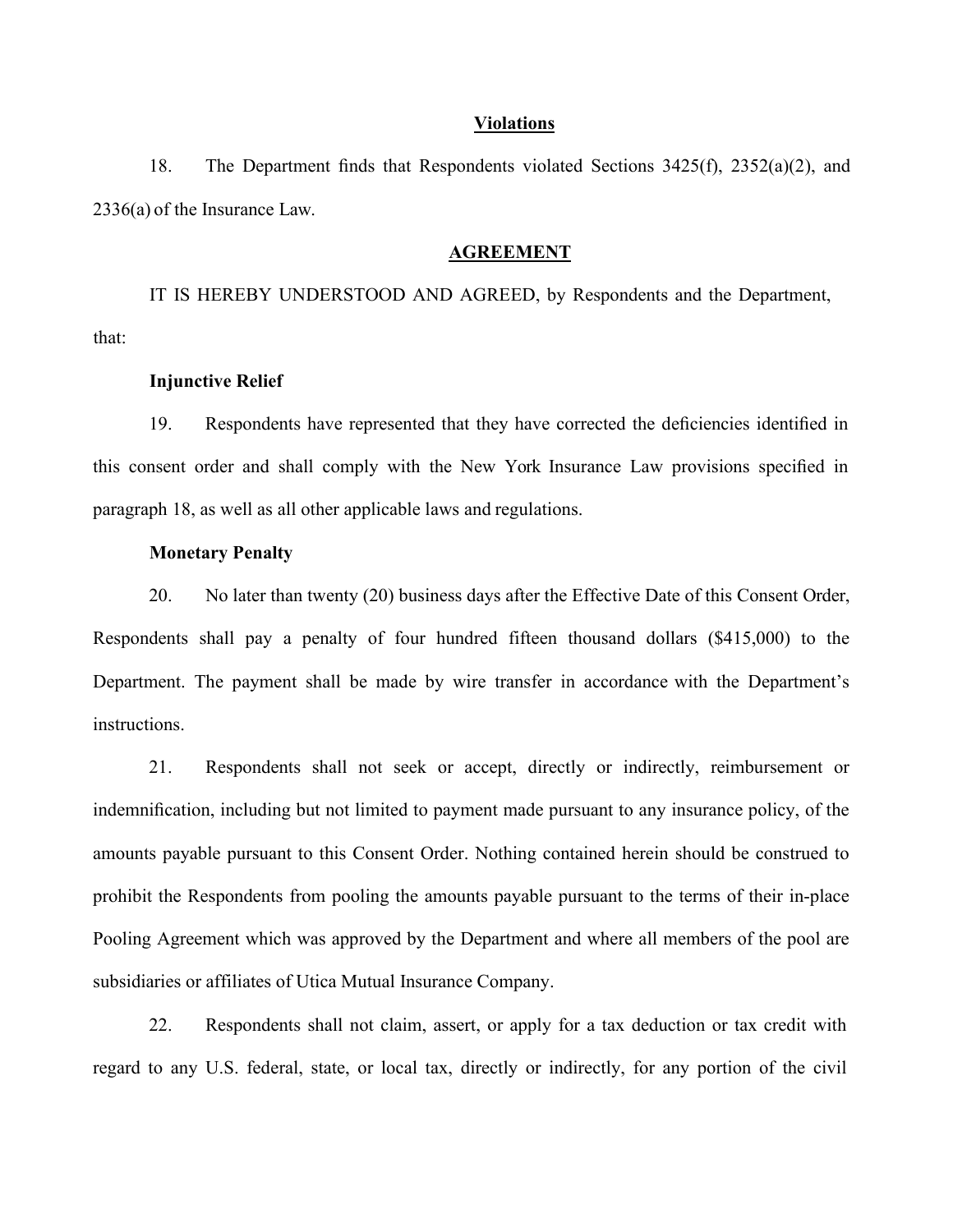monetary penalty paid pursuant to this Consent Order.

## **Other Provisions**

23. Respondents submit to the authority of the Superintendent of Financial Services of the State of New York (the "Superintendent") to effectuate this Consent Order.

24. Respondents shall submit to the Department an affidavit of compliance with the terms of this Consent Order one (1) year from the Effective Date of this Consent Order.

25. If the Department believes Respondents to be in material breach of this Consent Order, the Department will provide written notice to Respondents and Respondents must, within ten business days of receiving such notice, or on a later date if so determined in the Department's sole discretion, appear before the Department to demonstrate that no material breach has occurred or, to the extent pertinent, that the breach is immaterial or has been cured.

26. Respondents' failure to make the required showing within the designated time period as set forth in paragraph 25 of this Consent Order shall be presumptive evidence of Respondents' material breach. Upon a finding by the Department that Respondents have breached this Consent Order, the Department has all the remedies available to it under all applicable laws and may use any evidence available to it in connection with any ensuing hearings, notices, orders or other remedies that are available.

27. The Department has agreed to the terms of this Consent Order based on, among other things, representations made to the Department by Respondents and the Department's own factual investigation. To the extent that representations made by Respondents are later found to be materially incomplete or materially inaccurate, this Consent Order is voidable by the Superintendent in her sole discretion.

28. Upon the Department's request, Respondents shall provide all documentation and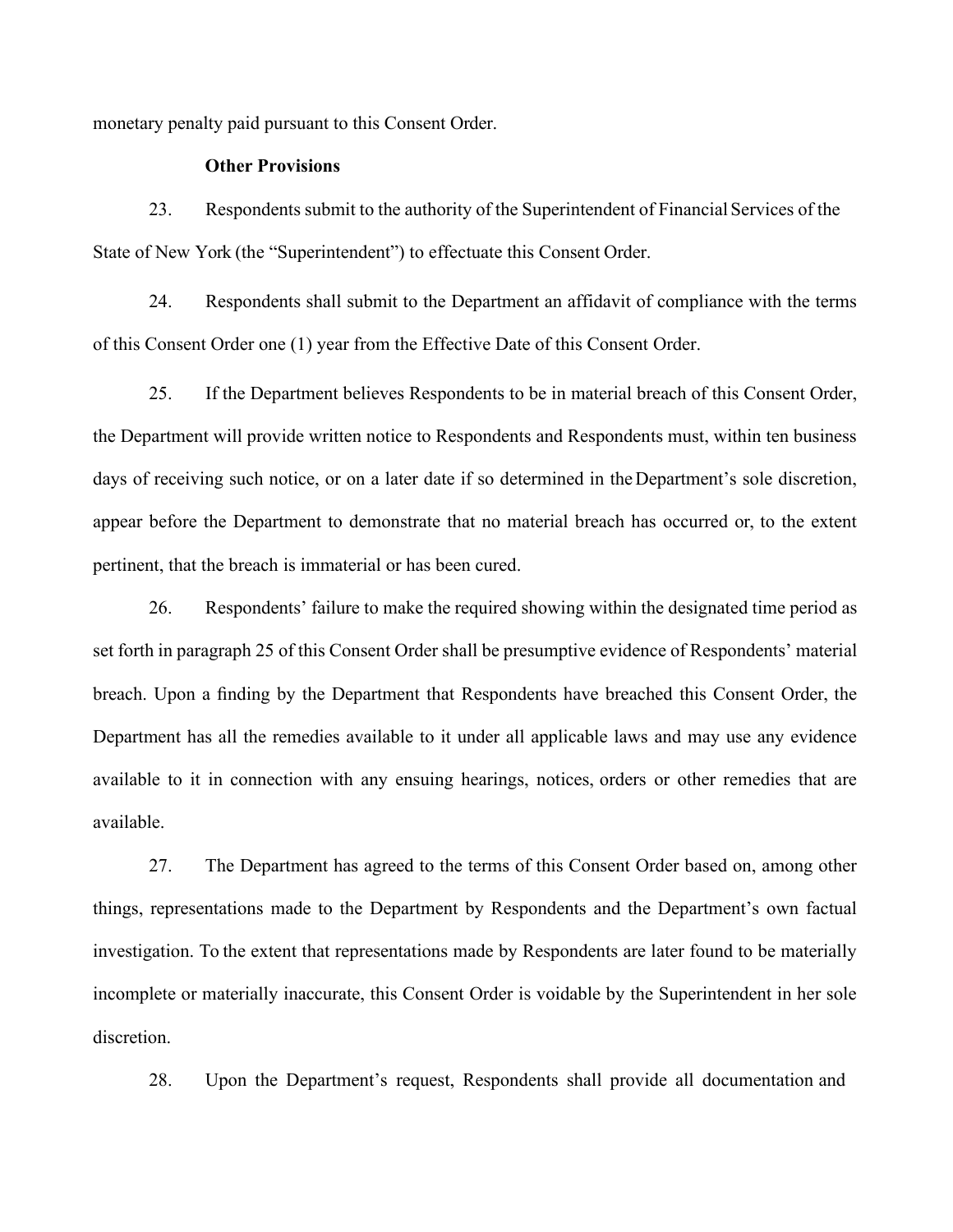information reasonably necessary for the Department to verify compliance with this Consent Order.

29. Respondents represent and warrant, through the signature below, that the terms and conditions of this Consent Order are duly approved, and the execution of this Consent Order is duly authorized.

## **Notices**

30. All written communications to any party pursuant to this consent order shall be directed

as follows:

# **For the Department:**

Matthew Tyler Quinones, Esq. Assistant Deputy Superintendent, Consumer Protection and Financial Enforcement Division New York State Department of Financial Services One State Street New York, NY 10004-1511

# **For the Respondents:**

Louisa S. Ruffine, Esq. Associate General Counsel, Compliance Officer and Secretary Utica National Insurance Group P.O. Box 530 Utica, New York 13503

31. This Consent Order and any dispute thereunder shall be governed by the laws of the State of New York without regard to any conflicts of laws principles.

32. Respondents waive their right to further notice and hearing in this matter as to any allegations of past violations by the Department's Consumer Protection and Financial Enforcement Division up to and including the Effective Date of this Consent Order and agree that no provision of this Consent Order is subject to review in any court or tribunal outside of the Department.

33. This Consent Order is binding on the parties, as well as any successors and assigns.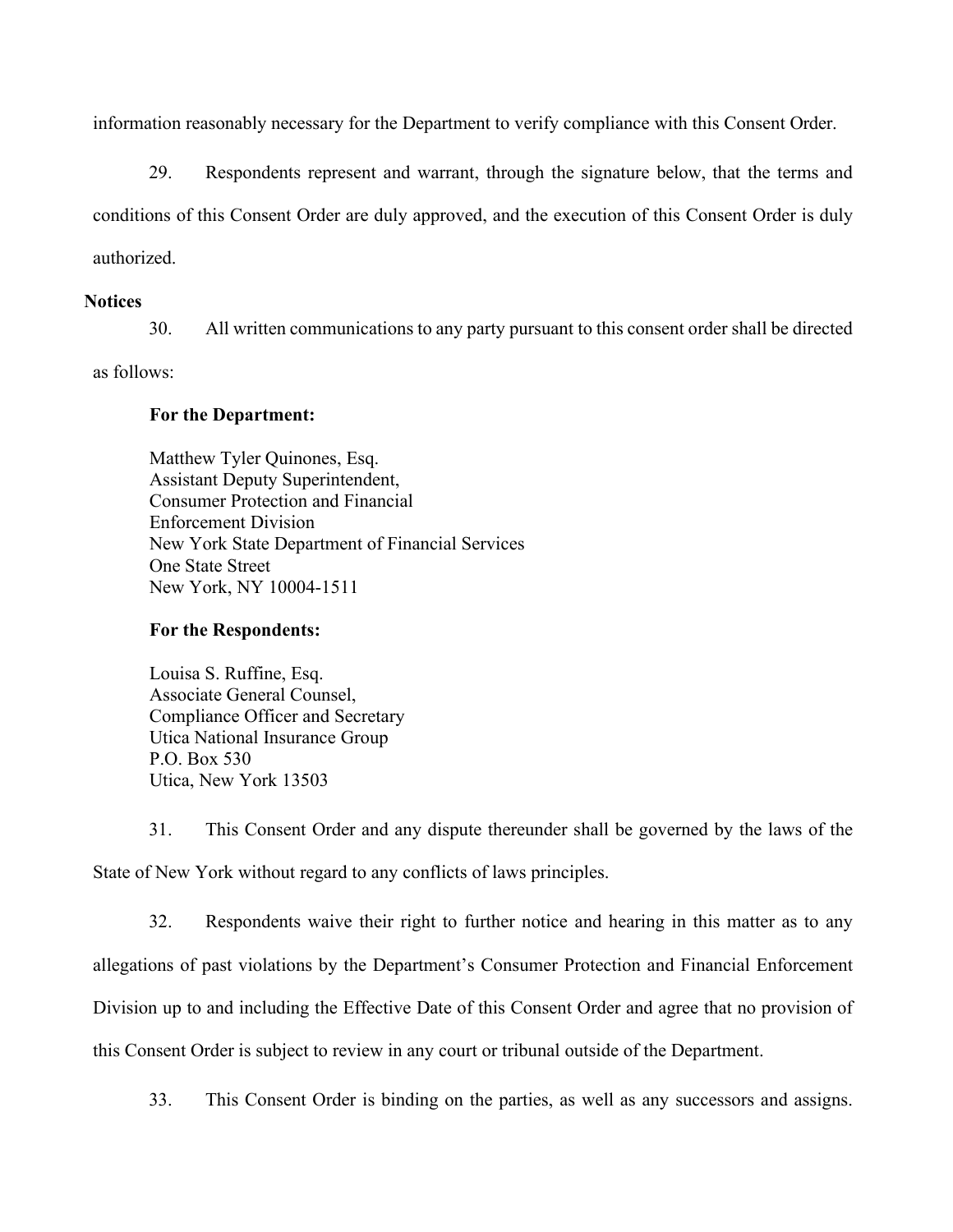This Consent Order does not bind any federal or other state agency or any law enforcement authority.

34. The Consent Order may not be altered, modified, or changed unless in writing signed by the parties hereto.

35. The Consent Order shall be enforceable and remain in effect unless stayed or terminated in writing by the Superintendent or her designee.

36. This Consent Order constitutes the entire agreement between the Department and Respondents and supersedes any prior communication, understanding, or agreement, whether written or oral, concerning the subject matter of this Consent Order.

37. No inducement, promise, understanding, condition, or warranty not set forth in this Consent Order has been relied upon by any party to this Consent Order.

38. In the event that one or more provisions contained in this Consent Order shall for any reason be held to be invalid, illegal, or unenforceable in any respect, such invalidity, illegality, or unenforceability shall not affect any other provision of this Consent Order.

39. Upon the parties' execution of this Consent Order, the Department will discontinue the Investigation as to and against Respondents solely with respect to the practices set forth herein during the Relevant Period. No further action will be taken by the Department's Consumer Protection and Financial Enforcement Division against Respondents for the conduct set forth in this Consent Order provided they comply with the terms of the Consent Order.

40. Nothing in this Consent Order shall be construed to prevent any consumer from pursuing any right or remedy at law. Except with regard to the enforcement of this Consent Order, Respondents' consent to the provisions of this Consent Order does not bar, estop, waive, or otherwise prevent Respondents from raising any defenses to any action taken by any federal or state agency or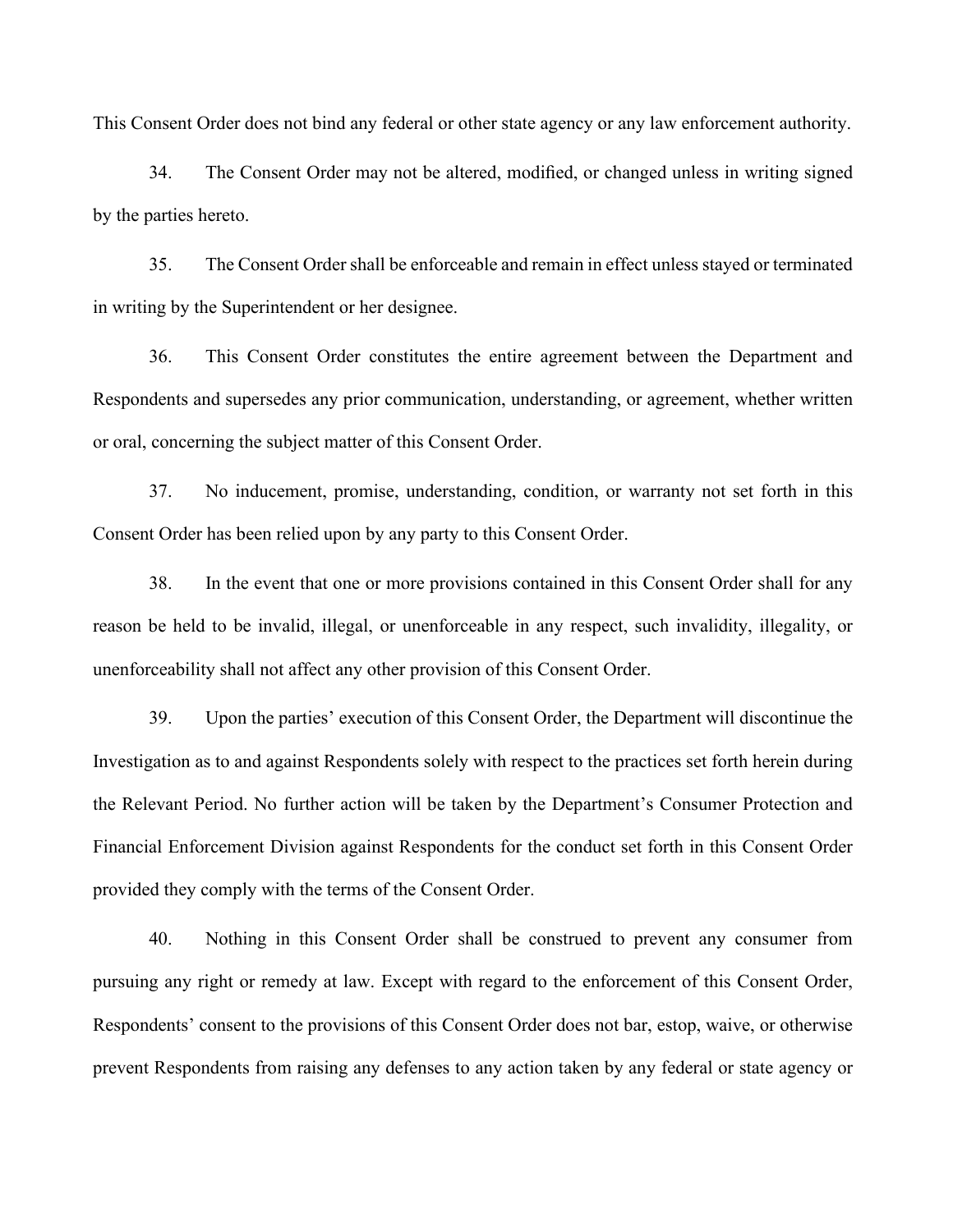department, or any private action against Respondents.

41. This Consent Order may be executed in one or more counterparts, and shall become effective when such counterparts have been signed by each of the parties hereto and So Ordered by the Superintendent or her designee (the "Effective Date").

*[remainder of this page intentionally left blank]*